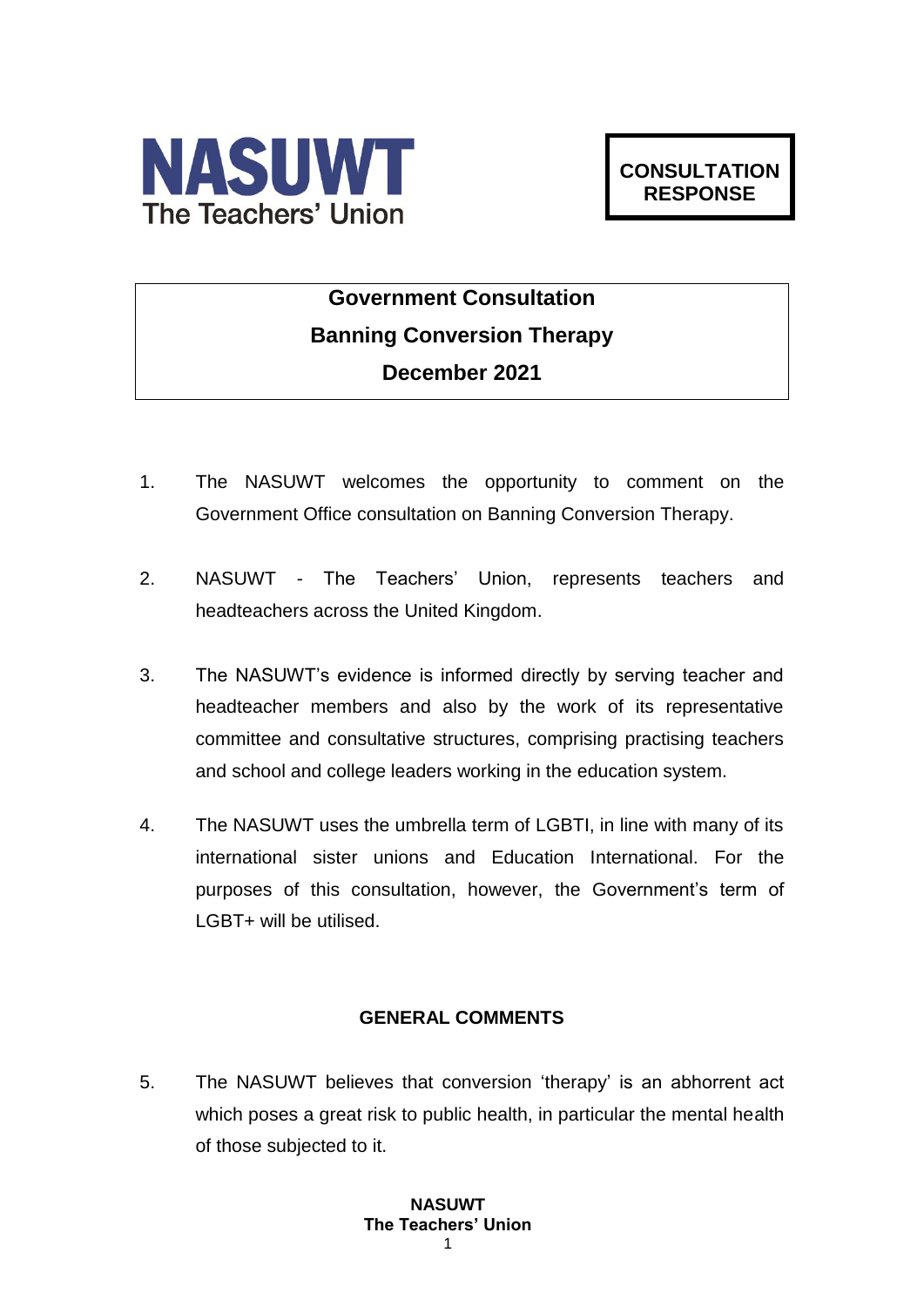6. The NASUWT has long opposed conversion 'therapy' in all its forms and has consistently voted in line with this policy at TUC LGBT+ conferences, most recently in 2014 and 2017.

### **SPECIFIC COMMENTS**

#### **Section 5.1**

*Question 1 – To what extent do you support, or not support, the Government's proposal for addressing physical acts of conversion therapy? Why do you think this?*

- 7. The NASUWT supports the Government's proposal for addressing physical acts of conversion 'therapy' and strongly believes that serious violent and/or sexual offences must be treated in a way which reflects the weight of the offence. Existing sentences for those offences which are already covered by law must be strengthened if conversion 'therapy' is an aggravating factor.
- 8. The NASUWT asserts that the proposed Bill should contain a clear and comprehensive definition of conversion 'therapy' and practices. This should provide clarity for all enforcement agencies, which should be provided with protected and ring-fenced funding to take enforcement action.

*Question 2 – The Government considers that delivering talking conversion 'therapy' with the intention of changing a person's sexual orientation or changing them from being transgender or to being transgender either to someone who is under 18, or to someone who is 18 or over and has not consented or lacks the capacity to do so, should be considered a criminal offence. The consultation document describes proposals to introduce new criminal law that will capture this. How far do you agree or disagree with this?*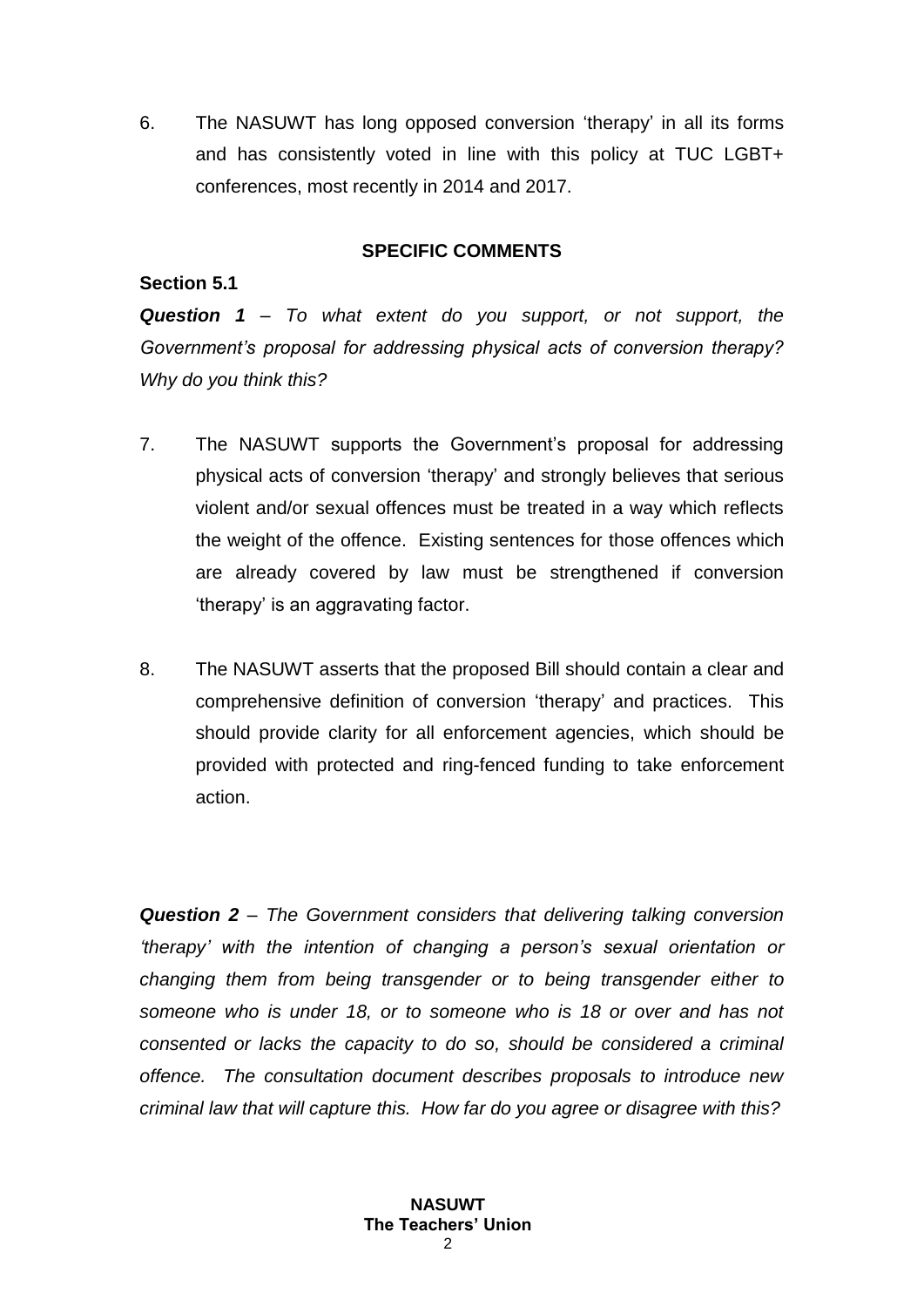*Question 3 – How far do you agree or disagree with the penalties being proposed?*

*Question 4 – Do you think that these proposals miss anything? If yes, can you tell us what you think we have missed?*

- 9. The NASUWT agrees with the majority of these proposals. However, the issue of 'consent' is contentious. The NASUWT does not believe that there should be any exemptions at all for any organisation, or person, that provides talking 'therapy' to someone over the age of 18, who had the capacity, and has given consent.
- 10.The Government's own research into this practice found that adults who said they had consented to it were not given full and unbiased information about the practice, were not informed of the risks such practices involved, and were not offered any alternative. <sup>12</sup> Many who give 'consent' only do so to assuage family/friends/community pressures.
- 11.Again, Government research and evidence found that just over half (51%) of the organisations offering and carrying out conversion 'therapy' were religious or faith-based.
- 12.The Government must be firm and clear in the legislation that religious and faith-based organisations are not exempt from the legislation. Indeed, they must be explicitly written into the legislation. LGBTI people, and particularly those LGBTI people who may be working for these organisations, must be covered and protected by the legislation.
- 13.Legislation on domestic abuse, female genital mutilation (FGM) and forced marriage all provide examples of circumstances in which

1

<sup>&</sup>lt;sup>1</sup> [National LGBT Survey: Summary report -](https://www.gov.uk/government/publications/national-lgbt-survey-summary-report/national-lgbt-survey-summary-report) GOV.UK (www.gov.uk)

<sup>&</sup>lt;sup>2</sup> Research and analysis overview: Conversion therapy: an evidence assessment and qualitative study - [GOV.UK \(www.gov.uk\)](https://www.gov.uk/government/publications/conversion-therapy-an-evidence-assessment-and-qualitative-study)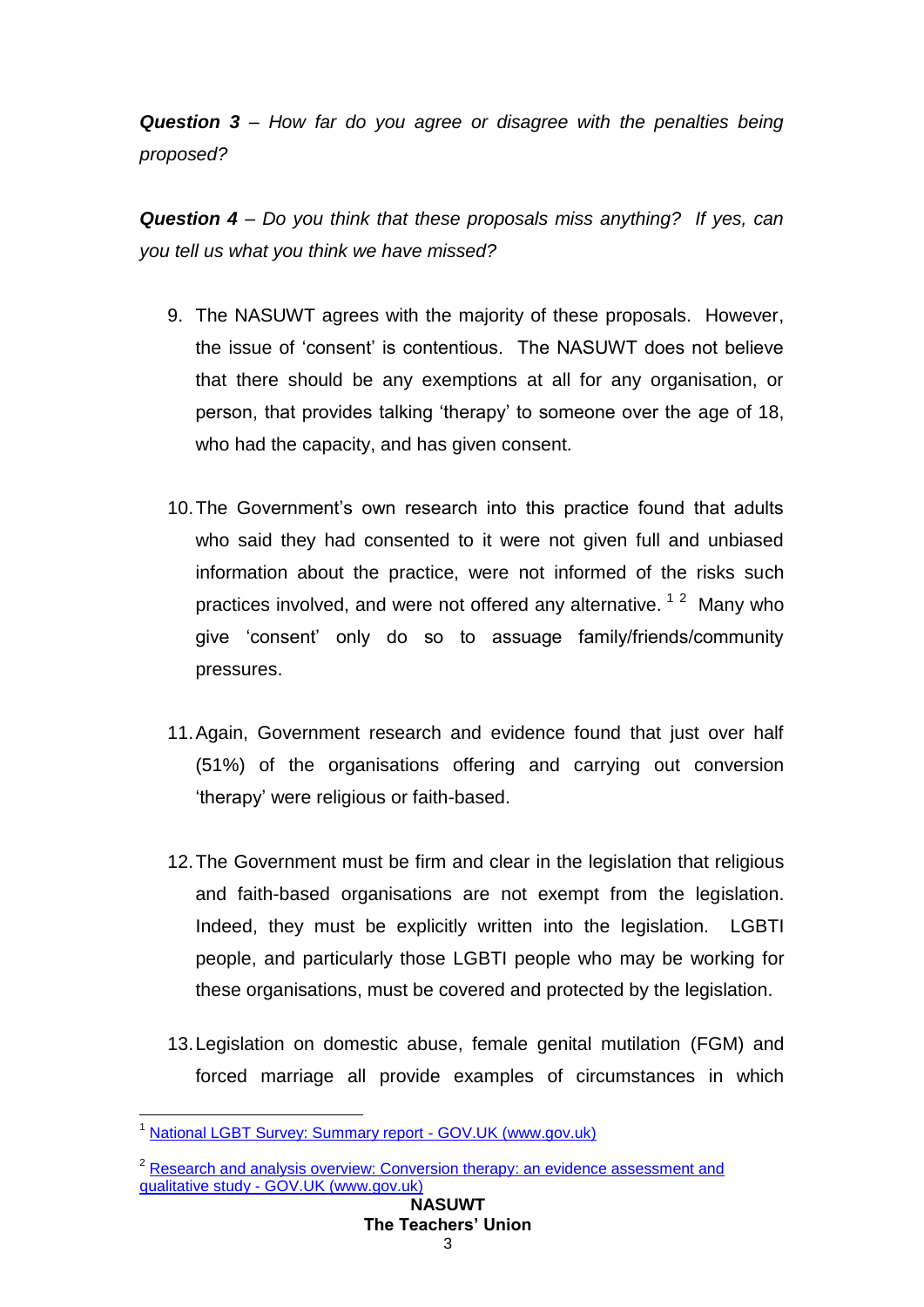Parliament has recognised and acknowledged the danger of allowing consent as a defence when considering these harmful or potentially harmful practices.

- 14.There cannot be any justification for conversion 'therapy' and therefore the consent issue is moot and should be removed from the proposed Bill and legislation.
- 15.The proposals are also not completely clear on the definition of what LGBT+ identities means. The legislation should be clear that the umbrella term of 'LGBT+' covers **all** LGBT+ identities and that they, whether on grounds of sexual orientation or gender, are protected, under the law, from these harmful practices.
- 16.The NASUWT believes that the Government's proposals are silent on the issue of 'suppression', which can be just as dangerous and impactful in the long term as physical or talking conversion 'therapy'.
- 17.The NASUWT asserts that suppression is another form of conversion 'therapy'. It can be just as damaging to try to get a person to never act, feel or think about their LGBT+ identity.
- 18.The NASUWT strongly believes that the proposed legislation should include the word 'suppress' as well 'change'. If this does not happen, the Government will leave a gaping loophole for perpetrators of conversion 'therapy' to claim that their therapy was not about changing a person's identity, but rather to prevent them from acting on it.
- 19.The NASUWT also believes that there is some potential ambiguity in the wording of parts of the proposal and would strongly urge that the wording should make it absolutely clear that gender transition services are **not** considered a form of conversion 'therapy'. Clarification on this is absolutely vital to those trans members already fighting the system to gain access to legitimate healthcare and support and facing unacceptable waiting times for both.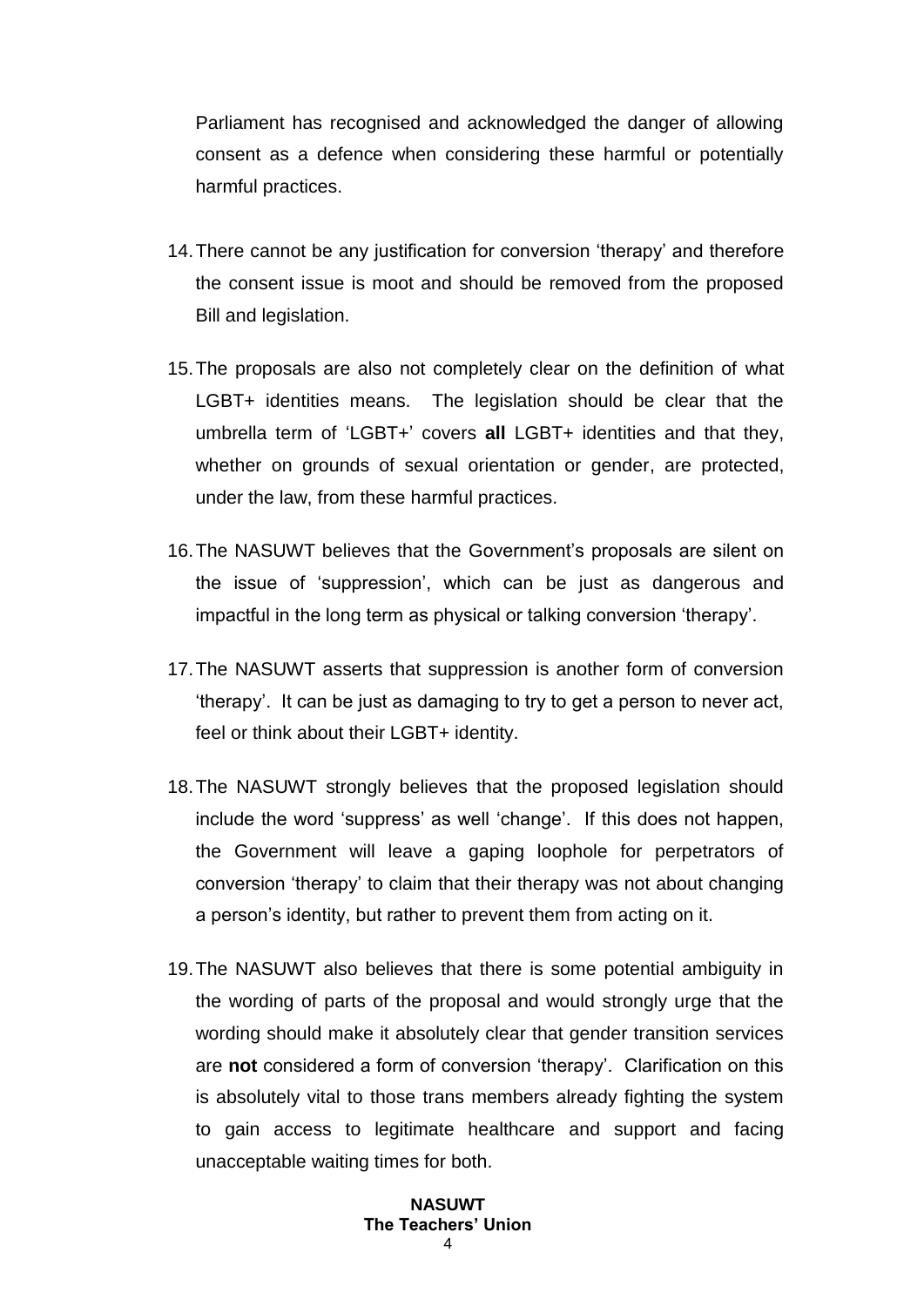## **Section 6.2**

*Question 9 – The consultation document describes proposals to introduce conversion therapy protection orders to tackle a gap in provision for victims of conversion therapy?*

*Question 10 – To what extent do you agree or disagree with our proposals for addressing the gap we have identified? Why do you think this?*

- 20.The Government itself has identified a gap in the protections for LGBT+ people who could be sent or taken overseas to undergo conversion 'therapy'. This is most especially true for LGBT+ young people.
- 21.The NASUWT supports, in principle, the introduction of Conversion Therapy Protection Orders and would welcome similar offences to those linked to aiding and abetting the removal of a person from the UK for the purposes of conversion 'therapy' in the same way as those who aid and abet the criminal offences of FGM and forced marriage.
- 22.In addition to the above, there are concerns about providers of socalled conversion 'therapy' who provide this practice in the UK, but are based offshore, via the internet and various video platforms. The NASUWT asserts that the legislation should contain reference to this and such practices and organisations should be blocked from using these platforms to circumnavigate the legislation.
- 23.The NASUWT believes that much more should be done to identify international victims of conversion 'therapy' and ensure that there are safe and legal routes to asylum for them when they are fleeing persecution.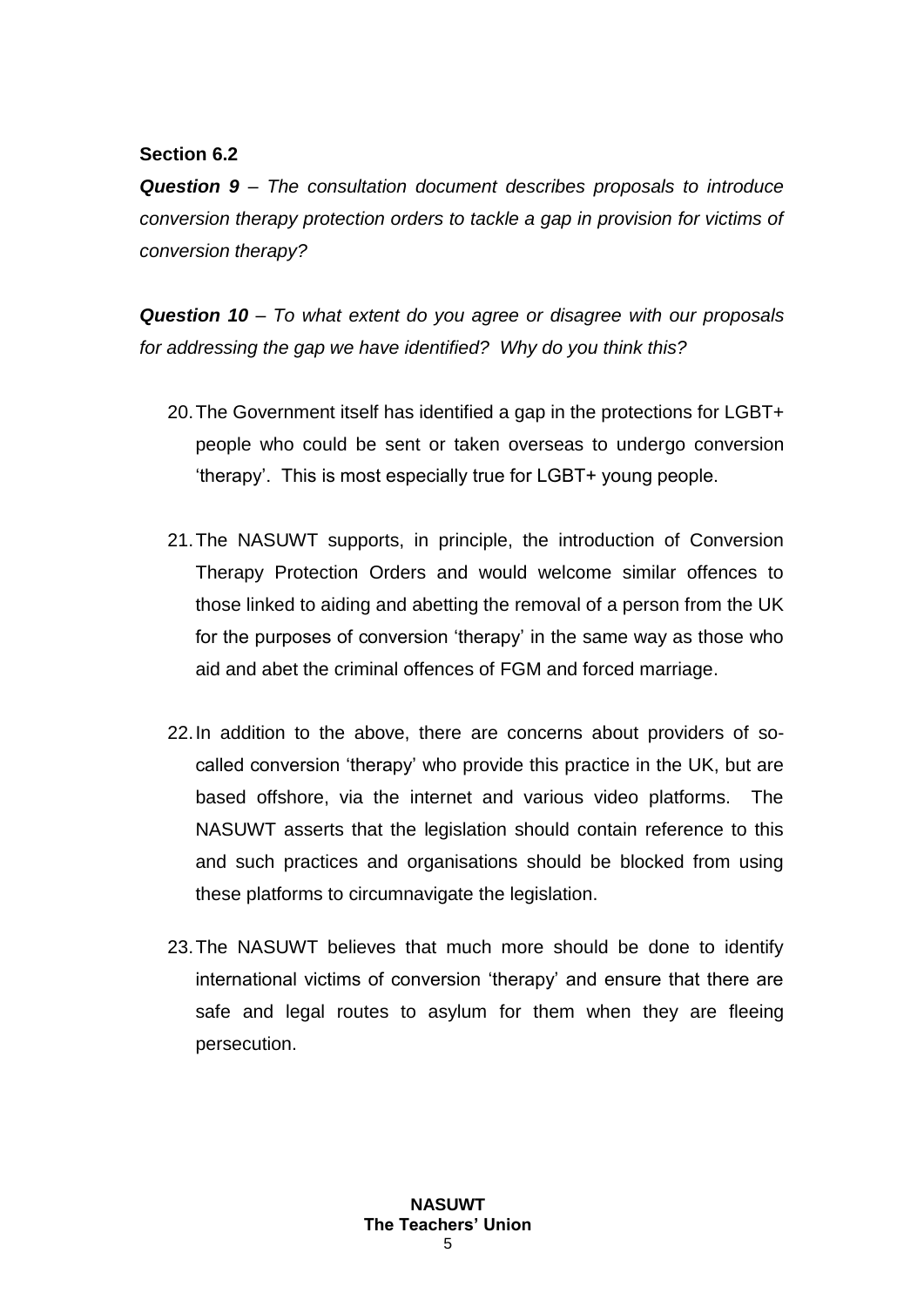#### **Section 6.3**

*Question 11 – Charity trustees are the people who are responsible for governing a charity and directing how it is managed and run. The consultation document describes proposals whereby anyone found guilty of carrying out conversion therapy will have the case against them for being disqualified from serving as a trustee at any charity strengthened. To what extent do you agree or disagree with this approach? Why do you think this?*

- 24.The NASUWT agrees with the proposal that anyone found guilty of carrying out conversion 'therapy' will have the case against them for being disqualified from serving as a trustee at any charity strengthened.
- 25.The NASUWT is clear, however, that this should be extended to those who promote conversion 'therapy'. There must not only be a strong deterrent from engaging in these harmful practices, but this would limit the further influence of those found guilty and help to prevent offences reoccurring.

### **Section 6.5**

*Question 12 – To what extent do you agree or disagree that the following organisations are providing adequate action against people who might already be carrying our conversion therapy? (Police; Crown Prosecution Service; OTHER statutory service)? Why do you think this?*

*Question 13 – To what extent do you agree or disagree that the following organisations are providing adequate support for victims of conversion therapy? (Police; Crown Prosecution Service; OTHER statutory service)? Why do you think this?*

*Question 14 – Do you think that these services can do more to support victims of conversion therapy? If yes, what more do you think they could do?*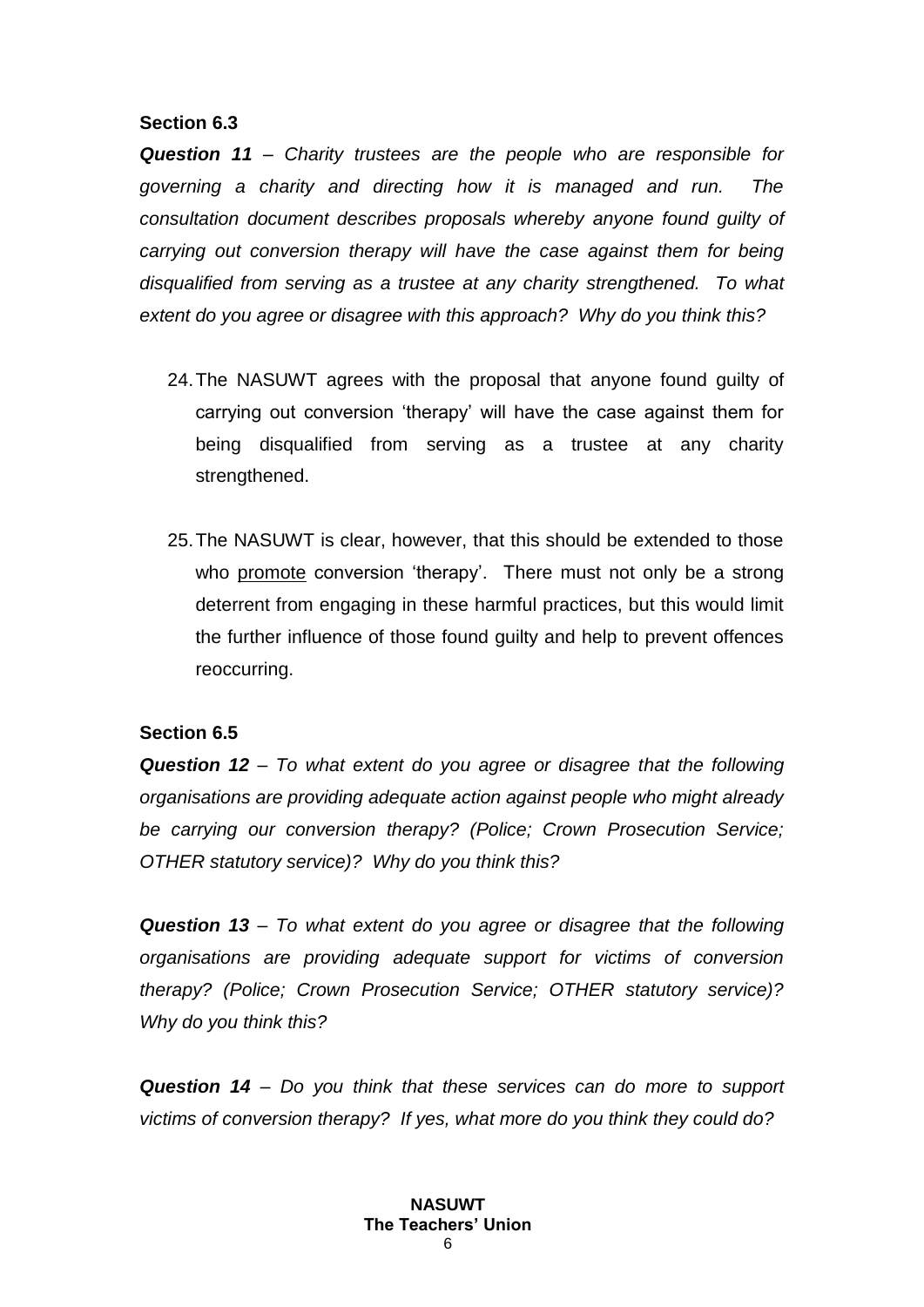- 26.The LGBT+ community has seen a disproportionate cut in funding, resources and services in the past decade. The NASUWT asserts that the Government must ensure that there is adequate/sufficient funding for LGBT+ organisations, including those who are tackling LGBT+ violence and addressing all forms of conversion 'therapy'.
- 27.This is particularly key for those organisations supporting LGBT+ young people, who are over-represented in the figures of youth homelessness. Conversion 'therapy' is often a contributory factor in that homelessness. This must be both acknowledged and addressed.
- 28.The NASUWT asserts that increased funding and other additional resources must be directed to LGBT+ specialist organisations, the Police and the Crown Prosecution Service, as well as other statutory services and bodies. Otherwise the Government's stated aim of banning and eradicating conversion 'therapy' will be ineffective and inevitably fail.

## Dr Patrick Roach

## **General Secretary**

For further information on the Union's response, contact **Catherine Myerscough.**

**NASUWT** Hillscourt Education Centre Rose Hill Rednal Birmingham B45 8RS

0121 453 6150

[www.nasuwt.org.uk](http://www.teachersunion.org.uk/) [nasuwt@mail.nasuwt.org.uk](mailto:nasuwt@mail.nasuwt.org.uk)

#### **NASUWT The Teachers' Union** 7